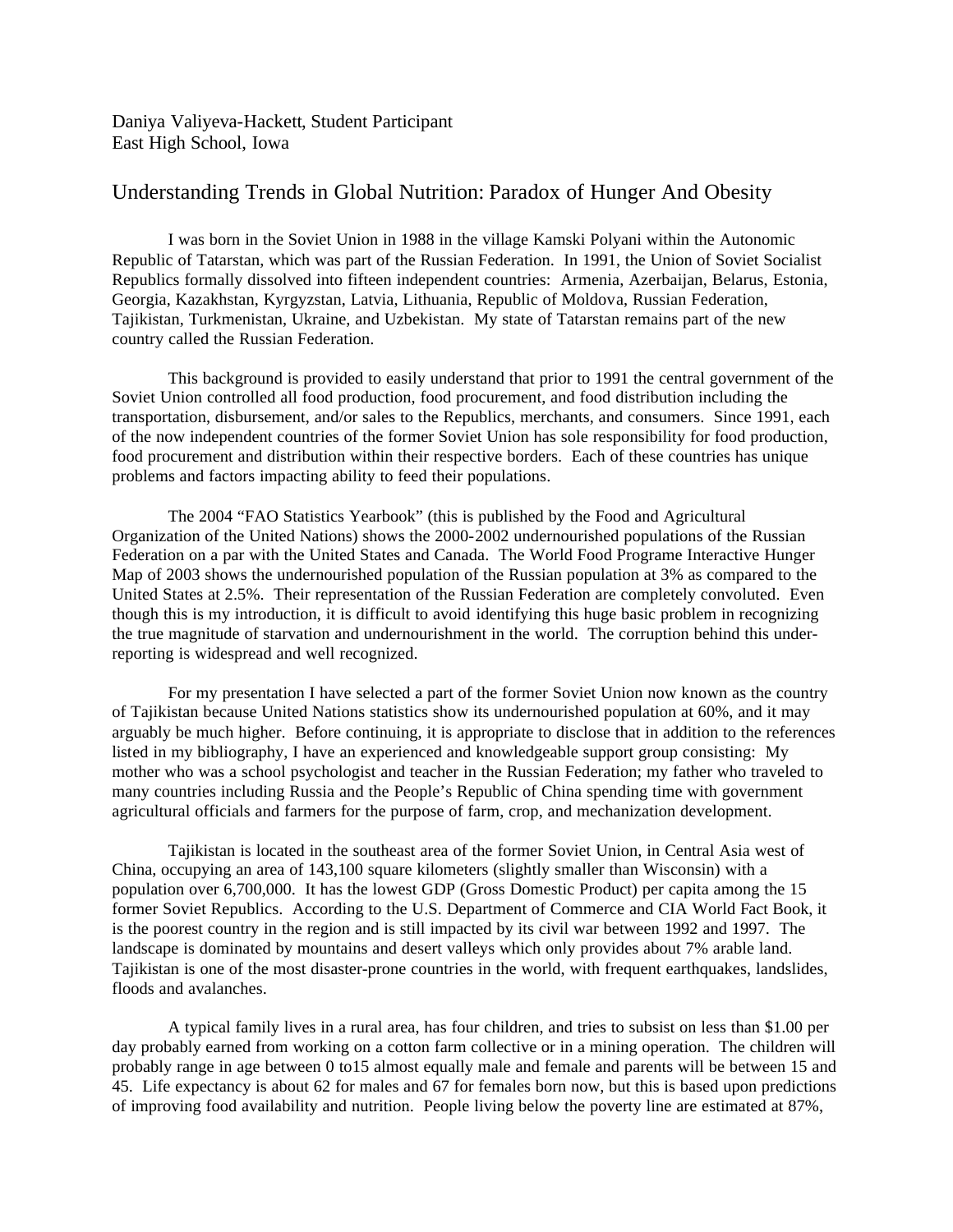and 17% or more are destitute (FAO, p.1, 2). Hunger is considered a problem that affects even those that are not hungry because hunger dulls the senses, reduces productivity, feeds hopelessness and spreads related disease and illnesses. Potable water is scarce due to lack of functional water treatment plants and access to the people.

 It is difficult to write this report because all the references I found (mainly reports and studies of international aid organizations) unanimously coincide in portraying a country destroyed by natural disasters, five years of civil war, widespread political corruption and criminal activities such as human (sex slave) and drug trafficking. (If I listed the many references in each sentence I would have few paragraphs in this report.) So natural disasters such as severe drought in 2000 and 2001, the major destruction during the five year civil war ending in 1997 and political corruption at all levels, coupled with conflicts between Muslim factions (90% of the country is comprised of Muslims) all serve to impede rebuilding and establishing modern facilities and systems. This discussion cannot be avoided in a discussion of poverty and malnutrition as related to income level.

During Soviet control, Tajikistan exported cotton, aluminum, and hydroelectric power. Cotton is still being exported and production slowly increasing under the government control of agricultural collectives. The government channels irrigation, energy, and exploited low wage level human resources to cotton production to generate export income, but this income is not adequate to meet import food needs and rebuild the country's basic infrastructure needs for a potable water supply system, for adequate energy distribution, for adequate telephone and communications coverage, and adequate transportation system to support development of commerce and to rebuild and modernize the education system. Before independence and civil war, Tajikistan was recognized to have a very high literacy rate with up to 98% percent of adults able to read and write. Today the education system is shattered with ruined schools, few and outdated books, fewer teachers who are frustrated and on poverty level wages like cotton workers, and a high percentage of children are not attending beyond  $5<sup>th</sup>$  grade level.

So cotton dominates in the export market since there is not enough grain grown such as wheat, barley, rice, and maze. According to the most recent data I was able to obtain (for 2002 by the Food and Agricultural Organization (FAO) Tajikistan exported \$737 million of merchandise as compared to \$721 million of merchandise imports, a positive net result of \$16 million, but not significant enough to operate the country or pay on loans from aid agencies such as the World Bank or lenders such as Russia, the United States or European Economic Union. Agricultural product exports were \$141.9 million as compared to imports of \$133.9 million, an \$8.0 million surplus, which is 50% of the total, export income. Of agricultural exports, cotton lint and combed cotton was 88% of the total juice and fruit was 8%, dry onions and tobacco about 4%. There is a little doubt that the commercial and industrial sectors need as much development freedom and encouragement to privatize in order to attract investment capital as the agricultural sector. It appears that the government continues to maintain Soviet style systems and formats of economic organization such as farm collectives, which are historically unsuccessful under any form of government. The early American pilgrims tried the collective farming system, and it quickly failed for the usual reasons of lack of ownership and lack of reward for achievement and productivity. The collective system does not motivate performance and innovation, as there is no carrot and reward.

The central government's program to disburse .5 hectares of land (1.25 acres) to each rural family for a food garden has apparently been corrupted at the local rural government levels. It is my opinion that this program would not do much to alleviate poverty or malnutrition on a significant scale as the people are too poor to develop the gardens and probably lack the energy without the existence of cooperatives to help with resources such as finance, seed, and equipment such as small machines used in other Asian countries.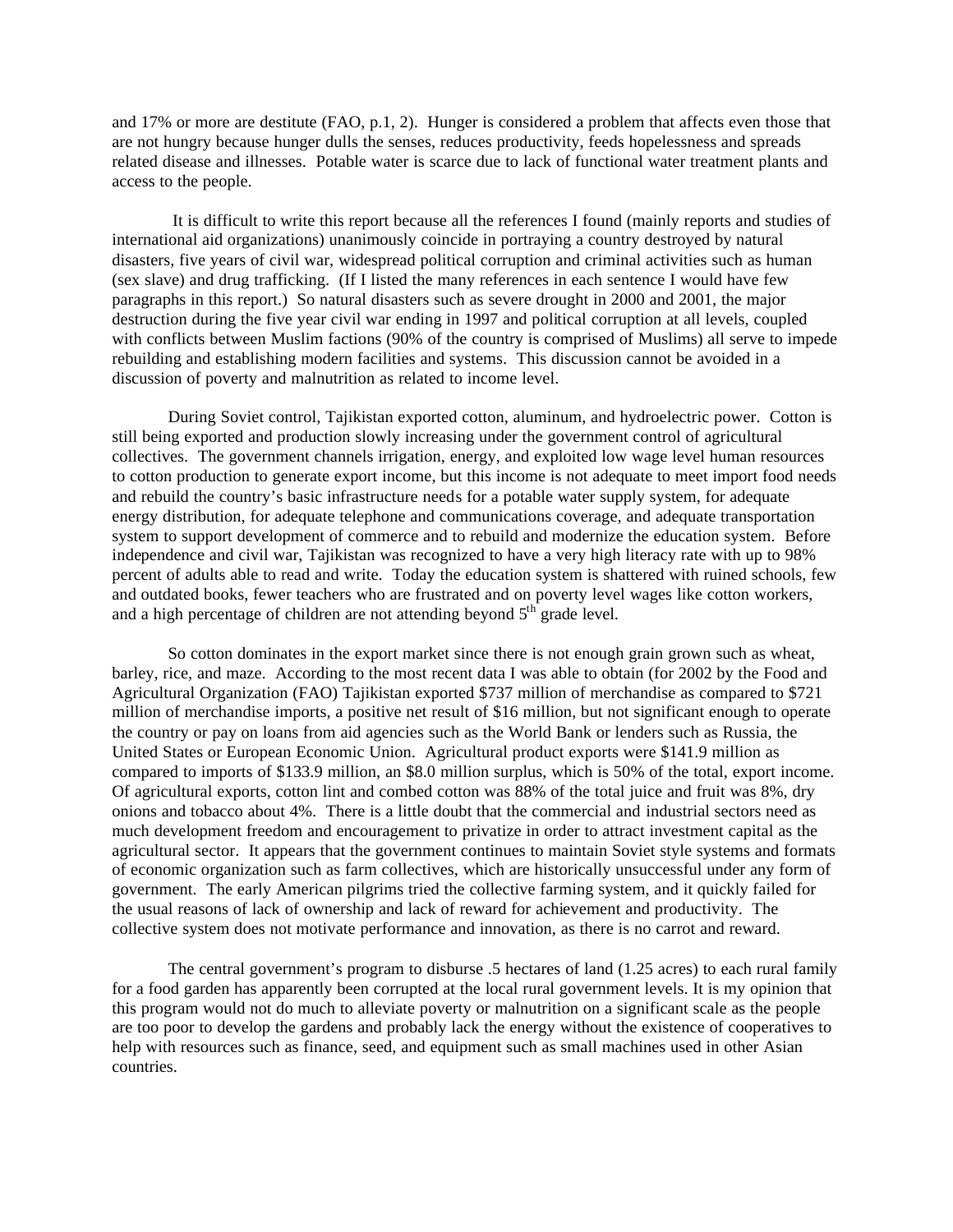A central complaint throughout my readings is that there is inadequate accurate statistical data on real crop production, real crop exports, real crop imports, and individual food consumption information. It seems that the severity of food shortages in Tajikistan is worse than the government wants to disclose. Daily diet contains 33% grains 33% fruits, 11% protein, and 23% vegetables. On average a person consumes only about 40 grams of protein per day (454 grams per U.S. pound).

The government and political climate in Tajikistan under President Rakhmonov is one of corruption, suppression and fear. Freedom of expression is legal, but under threat in Tajikistan. Even though independent newspapers are popular, state-run publishing houses refuse to print them, making production difficult or impossible. The Tajikistan Constitution guarantees freedom of religion, but government officials monitor them, interfere with their activities, and arrest religious antigovernment activists. The political climate has become very tense as President Rakhmonov attempts to consolidate power before the 2005 parliamentary and presidential elections. Opponents of Rakhmonov can be prosecuted on politically motivated charges. In 1997, a power sharing arrangement guaranteed opposition parties 30% of top government positions, but in January 2004, Rakhmonov replaced government opponents with members of his own party so that now there are only opponents in 5% of the top government positions.

Russia has been a large influence on Tajikistan's economy and military since 1991, and Russian soldiers are in residence under Moscow's control. In 2004 Putin and Rakhmonov negotiated partial withdrawal of Russian troops by 2006, and Putin agreed to a large debt reduction for Tajikistan in return for permanent rights to maintain a military base.

Tajikistan is also important to the U.S. since the 2001 military operation in Afghanistan. Under cooperation, the U.S. military provides technical assistance and training to Tajikistan armed forces and in 2004 provided \$50.7 million in assistance.

Tajikistan is a member of the World Bank, a member of NATO (North Atlantic Treaty Organization), cooperates with the United States and Russia, and on October 11, 2004 became the final Central Asian country to sign a Partnership and Cooperation Agreement with the European Union. They have also applied for membership in the WTO (World Trade Organization). Although human rights violations have been an issue placed before Rakhmonov, he appears to be most occupied with retaining his power and control.

If Tajikistan is going to overcome poverty by rebuilding the country and it's economic systems, it needs a stable government and a justice system, which treats people equally under the law. The government must set the example in eliminating corruption from it's own ranks in order to progress against corruption at all.

Governments have not proven to be as effective and productive as private enterprise in agriculture, commerce or industry and countries which build on the backs of slave labor, do not survive the same political format. The international community should not allow that to happen in Tajikistan. Aid programs, whether loans, grants or charity, should have clear conditions, direct involvement in designing, planning, construction, monitoring and evaluating. There should be incentives and penalties tied to performance and infusions of money. Products or services should be targeted to specific government ministries with known and qualified government officials to be held accountable.

Private enterprise should be encouraged and utilized to the maximum degree. Internationally qualified and recognized enterprises should provide expertise, supervision, and even leadership whenever possible in order to utilize leading technologies, and train and develop the local work force while they earn realistic wages.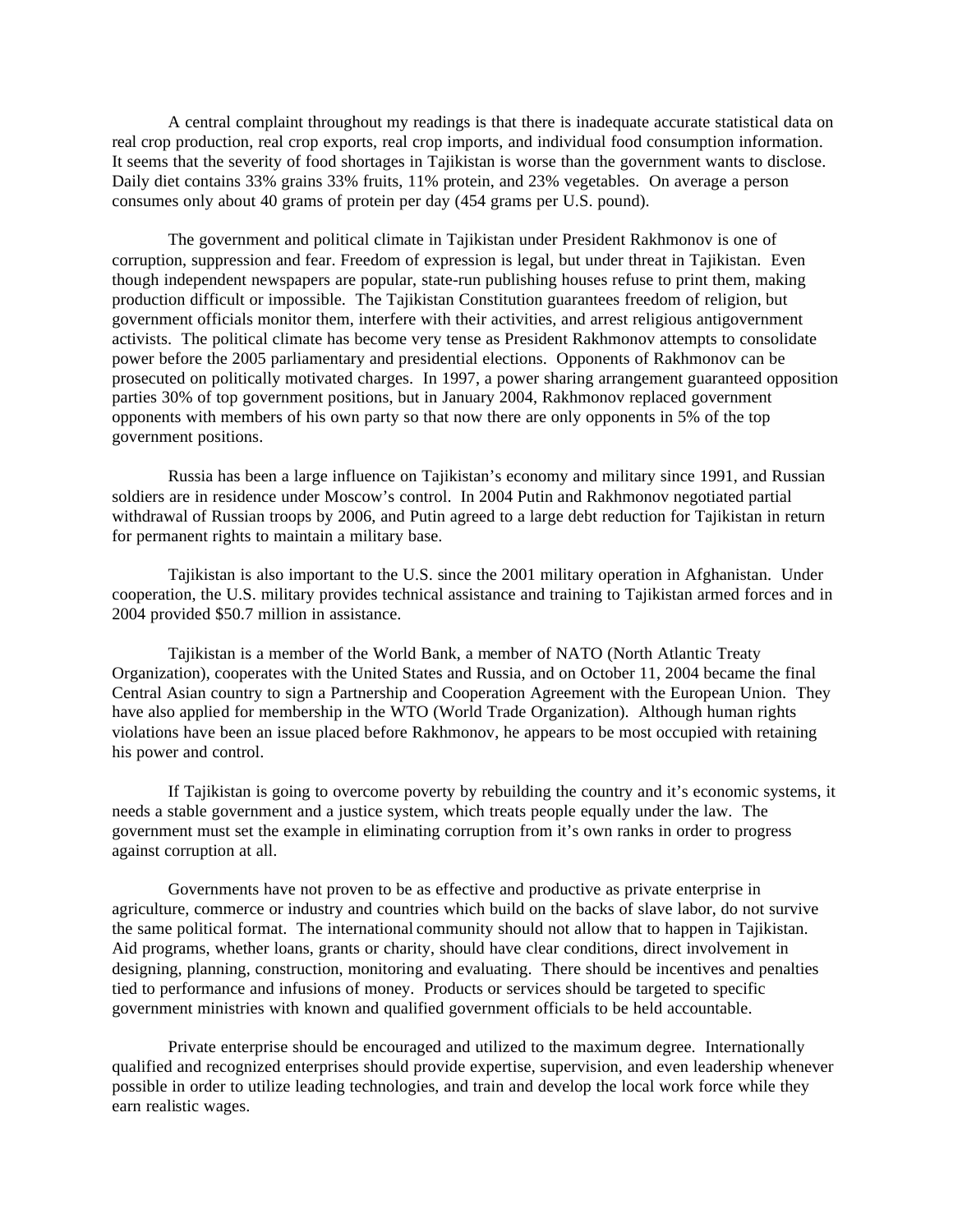I am not yet familiar with all the international relief organizations which hopefully can aid Tajikistan with their food needs to at least eliminate starvation and reduce hunger through the next five years. It should be made clear that this cannot be maintained indefinitely, and to do so would result in a long-term welfare society continuing to fester in poverty.

Tajikistan needs loans, grants, and investment capital to build a new country, not rebuild old structures and systems that returns them to the  $19<sup>th</sup>$  century. If I were a lender or investor, it would be my policy not to distribute to a state run enterprise or collective. My objective would be to invest in projects using only  $21<sup>st</sup>$  century technologies and proven leadership records to guide, direct and supervise all project phases while using the Tajikistan labor force.

The Tajikistan mountains have great potential to supply potable and irrigation water to a large portion of Central Asia, while also providing hydroelectric power. Drinking water processing plants and distribution networks have to be a priority in conjunction with the overall design to include hydroelectric plants and irrigation distribution networks. A countrywide power grid must be built which also provides for power export. Wind and solar power may also be feasible. Agrarian land reform is vital. Private land ownership must be honestly allowed, encouraged and enabled through grants and long-term loans. The .5 hectare land give away should be expanded and amended to allow private small farmers to grow crops they can sell and to establish cooperatives to use volume purchasing economies of seed, fertilizer, machinery, and irrigation equipment and to benefit from consolidation of things such as marketing services.

Animal confinement operations could probably be established rapidly once water becomes more readily available and it becomes possibly to grow enough feed.

Fish farming could supply enormous amounts of sorely needed protein once water becomes available, or even can be extracted from deep wells if pumps can become accessible.

There are several new strains of algae which can be pond grown and cultivated. These algae are very high in protein and could be processed for animals and even human consumption.

On small parcels of land, hydroponics is another growing method, which can produce very high yields of salad and vegetable crops.

I also read that in some cases farmers are getting crop yields less than the value of the seeds planted. This could be due to high seed cost, lack of water, fertilizer, poor seed quality, etc. Assuming water and fertilizer can be adequate in the near future, there are seed varieties available for most climates.

The key to agricultural development is privatization and free competition along with available financing to jumpstart the process. Land reform and true support of private agriculture will do much to lift the rural and urban populations from hunger, starvation, and poverty if the government allows private enterprise free access to infrastructure development. Free competition in all economic sectors will result in more rapid development, more efficiency and productivity, more individual income more rapidly than any state run activity with the typical restraints and uncompetitive wages.

In concluding, it is pertinent to point out that Tajikistan joined the World Bank in 1993, and as of March 2003 the World Bank had made commitments of \$324 million for loans and grants. In May 2003 the World Bank approved the \$20 million Tajikistan Education Modernization Project. In February 2003 the World Bank approved its Country Assistance Strategy for Tajikistan for 2003 to 2005 focusing on three objectives (as quoted in the Strategy):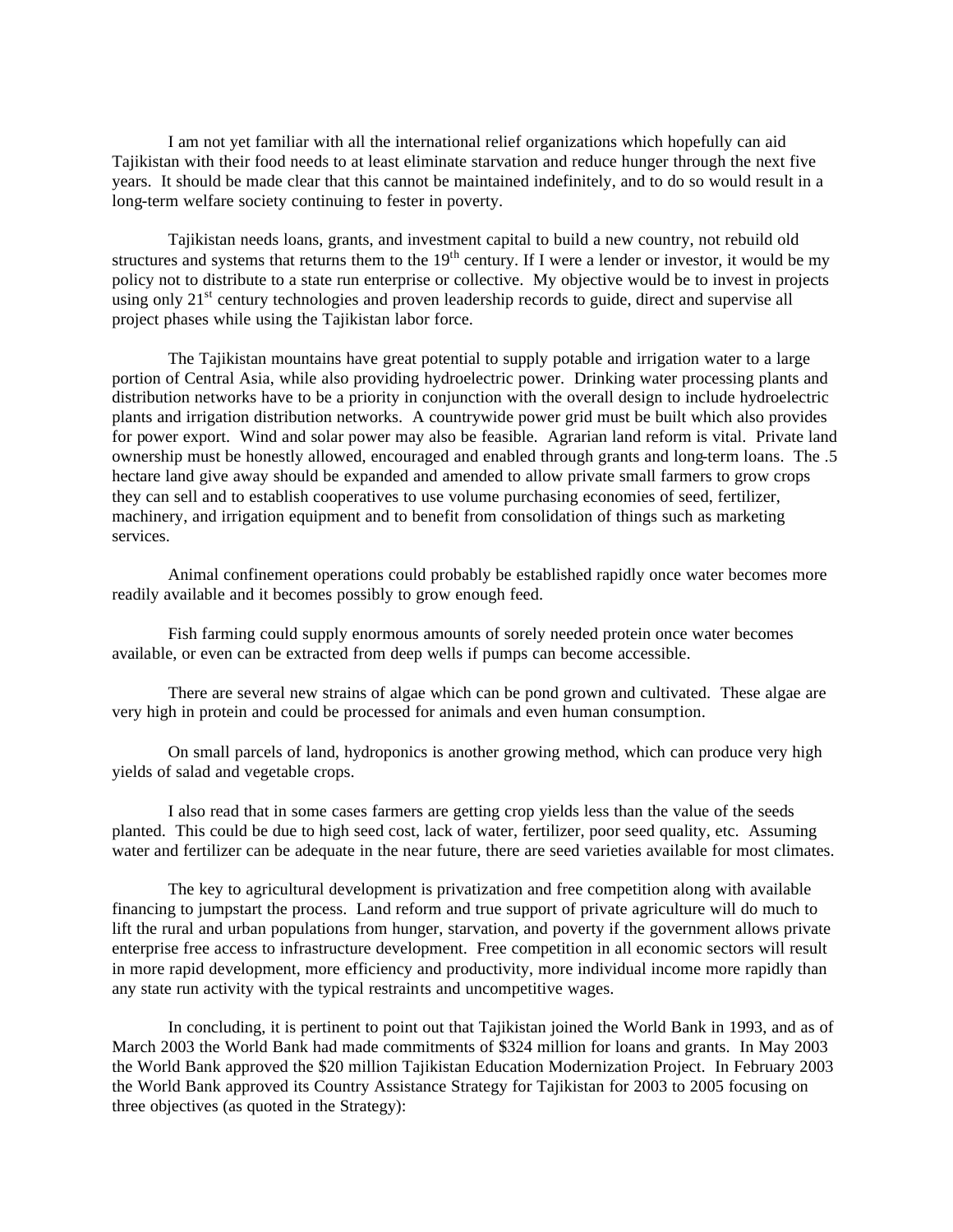- 1. Improving community based support of public infrastructure and services. This aims to keep the basic community infrastructure functioning, and support schools, health facilities and other basic services that most affect the lives of the poor.
- 2. Fostering economic growth through private sector development. This includes the program of micro-and small credits, transferring land use rights to farmers, and lowering the cost of doing business.
- 3. Strengthening the institutions needed to promote a market economy. This includes a long-term program of institutional building, and continuing the Bank's focus on public sector management reform.

This one page news release did not say how much money was allocated of the \$324 million for this project period.

I do not know the details of how the World Bank will administer the loan and grant money for the these activities of this project period, but I hope they will closely supervise and approve only the involvement of qualified international enterprises who will employ Tajikistan citizens. Many people question the bureaucratic inefficiencies of the World Bank.

Even though the World Bank appears to be the lead player in fighting the poverty and hunger in Tajikistan, the amount the Bank has committed is very small in the face of the challenges and desperation in Tajikistan. I read estimates of destruction costs due to civil war and national disasters of between \$7 billion to \$10 billion.

I conclude that the Tajikistan people will have to claw their way out of this situation, and they can and will do so if the government proves to be wise enough to give the people the necessary tools such as freedom under just law, true land and economic reform which allows private ownership and private enterprise, a free market economy, and government oversight and protection instead of government suppression, corrupt restraint and destructive taxation.